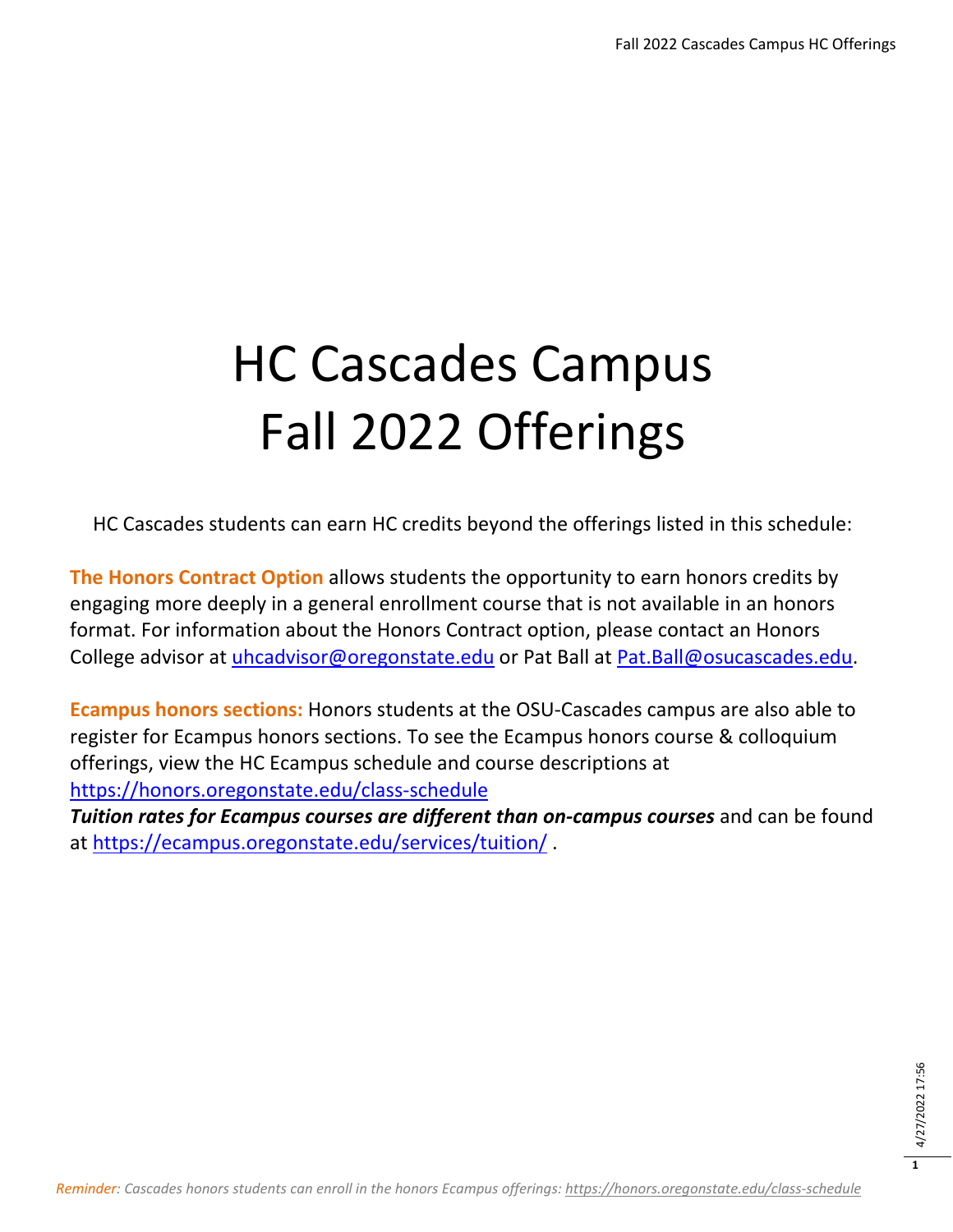## **Fall 2022 Cascades HC Colloquia**

#### **HC 407 Psychology of Superheroes** 1 HC Credit(s)

**CRN**: 19834 **Section** 501 SEM **R 1200 - 1250**

Instructor(s): Satoris Howes

This course examines psychological concepts through the lens of superheroes. A multitude of theories are discussed in the context of various superheroes and why they are the way they are and do the things they do. Topics will be relevant to everyday life, with discussions from such areas as cognitive, social, physiological, clinical, and industrial and organizational psychology. **Graded: P/N. Satisfies: HC Colloquia**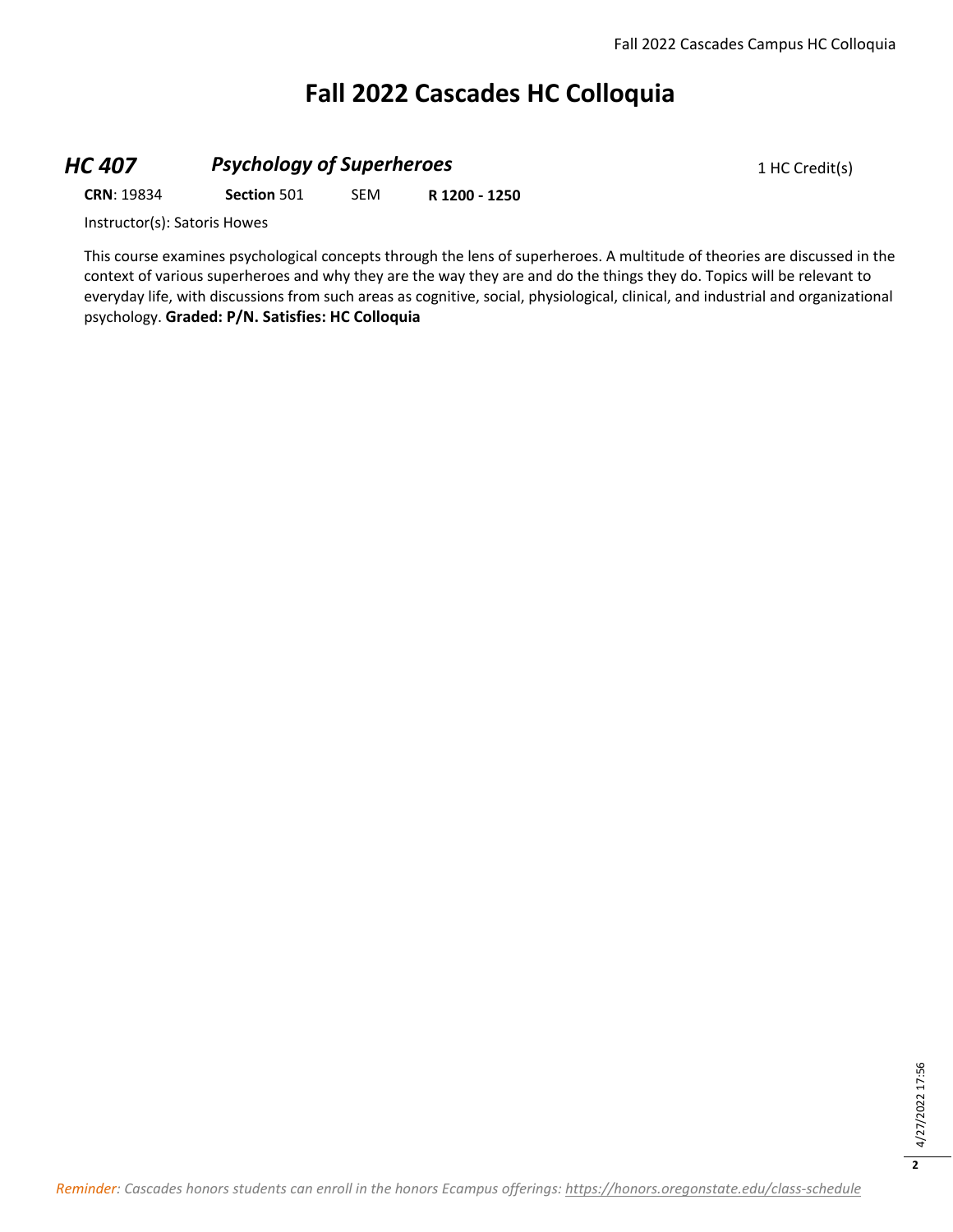## **Fall 2022 Cascades HC Electives**

#### **HC 409 Civic Engagement Civic Engagement** 1 HC Credit(s)

**CRN**: 16780 **Section** 501 PRAC

Instructor(s): Leanna Dillon

The Honors College provides an opportunity for HC students to earn credit while serving and learning in their community. To earn one honors elective credit, commit to volunteering 2-3 hours per week in a local community agency. Visit the course on Canvas to access the materials provided by Community Engagement & Leadership to guide your experience. At the end of the term submit the guided reflection assignment on Canvas due by 5 pm the Monday of finals week. Registration instructions: contact Leanna.Dillon@oregonstate.edu to receive a learning agreement form, return the form signed by you and your site supervisor to receive an override to register for the course prior to the end of week 1 of the registration term. **Graded: P/N. Satisfies: HC Elective**